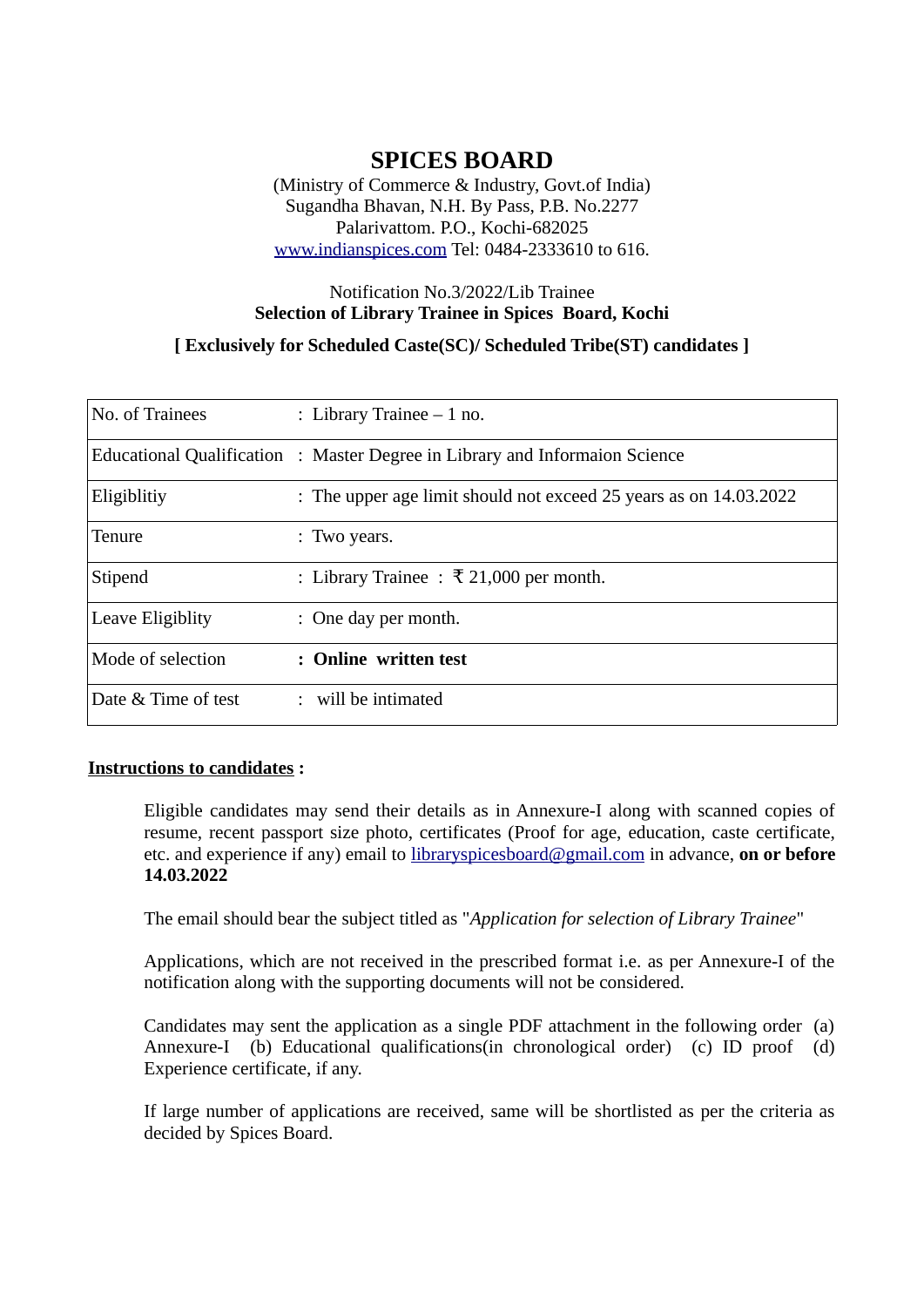Spices Board reserves the right to modify/alter/restrict/enlarge/cancel the selection process, without assigning any reason. The decision of the Board will be final and no appeal will be entertained in this matter.

Candidates are advised to check Notifications/Opportunities in Board's website [www.indianspices.com](http://www.indianspices.com/) for updates and not to rely on information from 3rd party websites.

**Dated: 28 Kochi-25 Spices Board**

**Director(Admin.)** 

**\* \* \* \* \***

**Hindi version follows**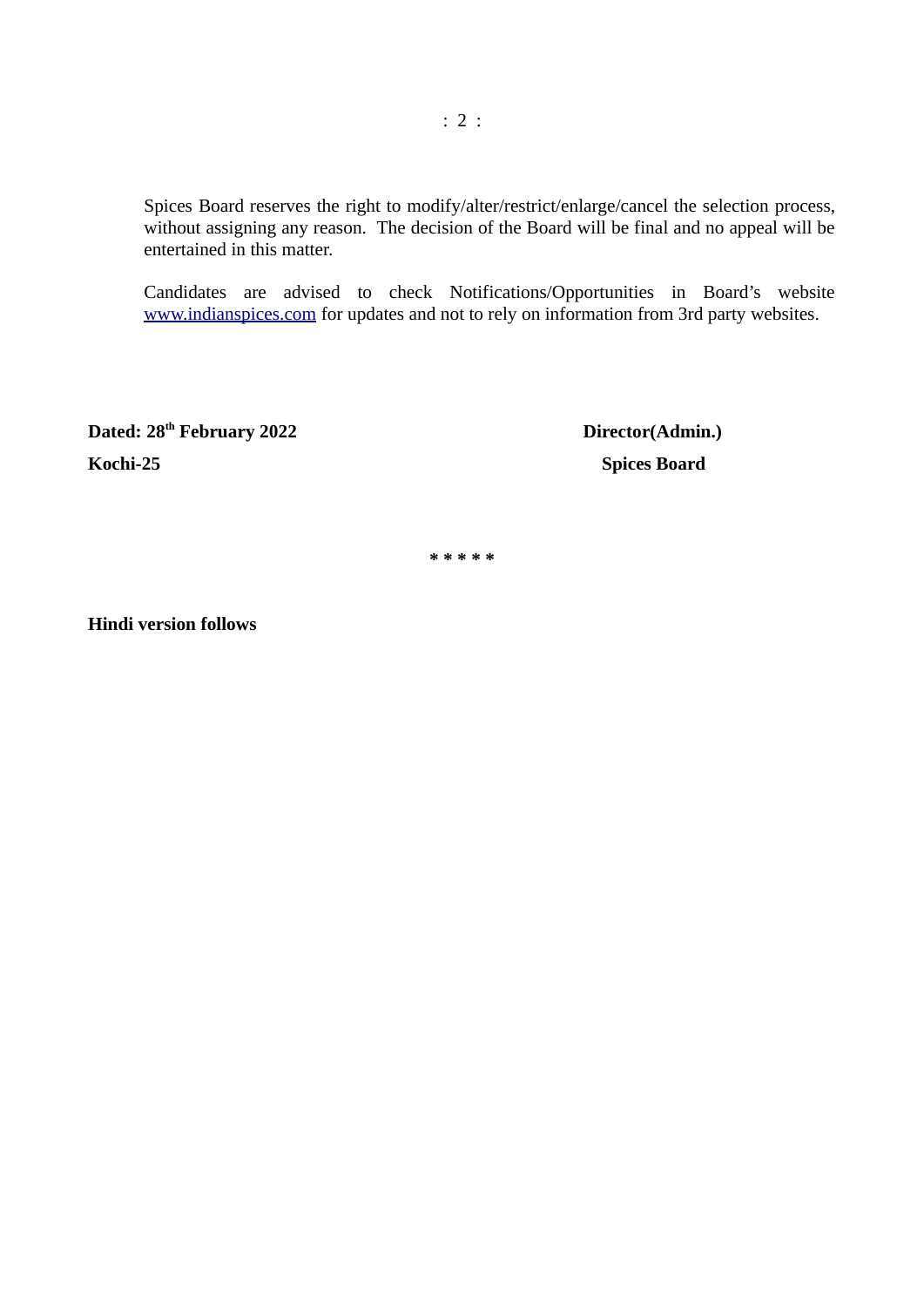### **Details to be sent via email**

The details may be sent by email with subject as "**Application for selection of Library Trainee**" to **....................**

| 1.                         | Name:                                                                |                                |             |                 |                 |  |  |
|----------------------------|----------------------------------------------------------------------|--------------------------------|-------------|-----------------|-----------------|--|--|
| 2.                         | Father/Guardian Name:                                                |                                |             |                 |                 |  |  |
| 3.                         | Sex:                                                                 |                                |             |                 |                 |  |  |
| 4.                         | Date of Birth:                                                       |                                |             |                 |                 |  |  |
| 5.                         | Marital status:                                                      |                                |             |                 |                 |  |  |
| 6.                         | Religion:                                                            |                                |             |                 |                 |  |  |
| 7.                         | Category(SC/ST):                                                     |                                |             |                 |                 |  |  |
| 8.                         | Nationality:                                                         |                                |             |                 |                 |  |  |
| 9.                         | ID proof:                                                            |                                |             |                 |                 |  |  |
|                            |                                                                      | 10. Phone no.:                 |             |                 |                 |  |  |
|                            | Alternate no.:                                                       |                                |             |                 |                 |  |  |
| 11.                        | Email id:                                                            |                                |             |                 |                 |  |  |
|                            |                                                                      | 12. Address for communication: |             |                 |                 |  |  |
|                            |                                                                      |                                |             |                 |                 |  |  |
|                            |                                                                      |                                |             |                 |                 |  |  |
|                            | 13. Permanent Address:                                               |                                |             |                 |                 |  |  |
|                            |                                                                      |                                |             |                 |                 |  |  |
|                            |                                                                      |                                |             |                 |                 |  |  |
|                            | 14. Educational Qualification(Copies may be enclosed as attachment): |                                |             |                 |                 |  |  |
|                            | Exam                                                                 | Specialisation/Subject         | University/ | Year of passing | Percentage/ GPA |  |  |
|                            |                                                                      |                                | Institute   |                 |                 |  |  |
|                            |                                                                      |                                |             |                 |                 |  |  |
|                            |                                                                      |                                |             |                 |                 |  |  |
|                            | 15. Details of experience(if any)                                    |                                |             |                 |                 |  |  |
| (copies may be enclosed as |                                                                      |                                |             |                 |                 |  |  |
| attachment):               |                                                                      |                                |             |                 |                 |  |  |
|                            | 16. Any other relevant information:                                  |                                |             |                 |                 |  |  |
|                            |                                                                      |                                |             |                 |                 |  |  |